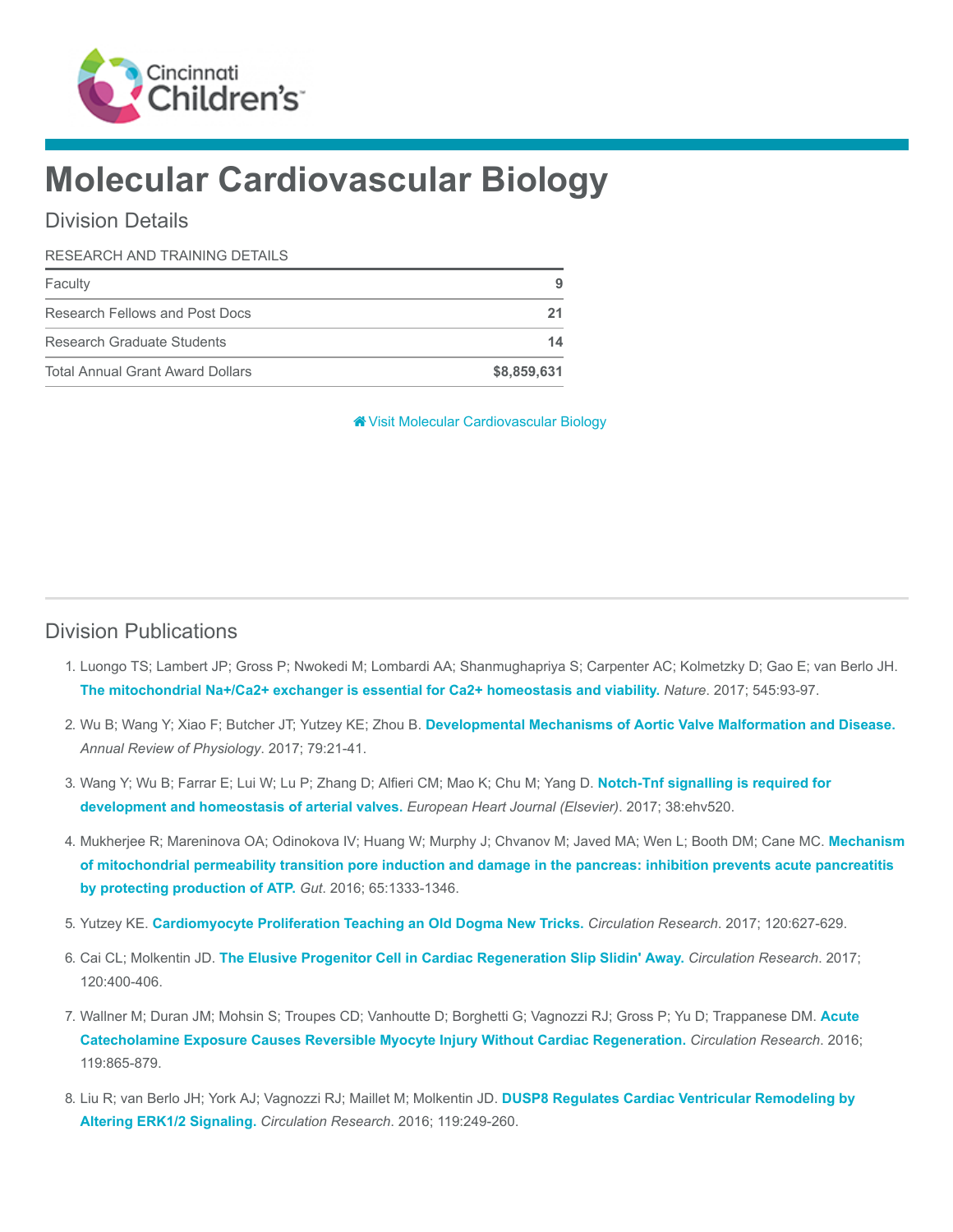- 9. [Quinn ME; Goh Q; Kurosaka M; Gamage DG; Petrany MJ; Prasad V; Millay DP.](https://www.ncbi.nlm.nih.gov/pubmed/28569755) Myomerger induces fusion of non-fusogenic cells and is required for skeletal muscle development. Nature Communications. 2017; 8:15665.
- 10. [Kanisicak O; Khalil H; Ivey MJ; Karch J; Maliken BD; Correll RN; Brody MJ; Lin SCJ; Aronow BJ; Tallquist MD.](https://www.ncbi.nlm.nih.gov/pubmed/27447449) Genetic lineage tracing defines myofibroblast origin and function in the injured heart. Nature Communications. 2016; 7:12260.
- 11. [Bakeer N; James J; Roy S; Wansapura J; Shanmukhappa SK; Lorenz JN; Osinska H; Backer K; Huby AC; Shrestha A.](https://www.ncbi.nlm.nih.gov/pubmed/27503873) Sickle cell anemia mice develop a unique cardiomyopathy with restrictive physiology. Proceedings of the National Academy of Sciences of the United States of America. 2016; 113:E5182-E5191.
- 12. Gupta MK; Robbins J. [Making the connections: Autophagy and post-translational modifications in cardiomyocytes.](https://www.ncbi.nlm.nih.gov/pubmed/27573291) Autophagy. 2016; 12:2252-2253.
- 13. Rydeen AB; Waxman JS. [Cyp26 Enzymes Facilitate Second Heart Field Progenitor Addition and Maintenance of Ventricular](https://www.ncbi.nlm.nih.gov/pubmed/27893754) Integrity. PLoS biology. 2016; 14:e2000504.
- 14. [Kamal FA; Travers JG; Schafer AE; Ma Q; Devarajan P; Blaxall BC.](https://www.ncbi.nlm.nih.gov/pubmed/27297948) G Protein-Coupled Receptor-G-Protein beta gamma-Subunit Signaling Mediates Renal Dysfunction and Fibrosis in Heart Failure. Journal of the American Society of Nephrology : JASN. 2017; 28:197-208.
- 15. Goh Q; Millay DP. [Requirement of myomaker-mediated stem cell fusion for skeletal muscle hypertrophy.](https://www.ncbi.nlm.nih.gov/pubmed/28186492) eLife. 2017; 6.
- 16. Vanhoutte D; Schips TG; Kwong JQ; Davis J; Tjondrokoesoemo A; Brody MJ; Sargent MA; Kanisicak O; Yi H; Gao QQ. [Thrombospondin expression in myofibers stabilizes muscle membranes.](https://www.ncbi.nlm.nih.gov/pubmed/27669143) eLife. 2016; 5.
- 17. [Cunha DA; Cito M; Carlsson PO; Vanderwinden JM; Molkentin JD; Bugliani M; Marchetti P; Eizirik DL; Cnop M.](https://www.ncbi.nlm.nih.gov/pubmed/27588705) Thrombospondin 1 protects pancreatic beta-cells from lipotoxicity via the PERK-NRF2 pathway. Cell Death and Differentiation. 2016; 23:1995-2006.
- 18. [Gomez-Stallons MV; Wirrig-Schwendeman EE; Hassel KR; Conway SJ; Yutzey KE.](https://www.ncbi.nlm.nih.gov/pubmed/27199449) Bone Morphogenetic Protein Signaling Is Required for Aortic Valve Calcification. Arteriosclerosis, Thrombosis, and Vascular Biology. 2016; 36:1398-1405.
- 19. [Correll RN; Makarewich CA; Zhang H; Zhang C; Sargent MA; York AJ; Berretta RM; Chen X; Houser SR; Molkentin JD.](https://www.ncbi.nlm.nih.gov/pubmed/28402392) Caveolaelocalized L-type Ca2+ channels do not contribute to function or hypertrophic signalling in themouse heart. Cardiovascular Research. 2017; 113:749-759.
- 20. Hulin A; Moore V; James JM; Yutzey KE. [Loss of Axin2 results in impaired heart valve maturation and subsequent](https://www.ncbi.nlm.nih.gov/pubmed/28069701) myxomatous valve disease. Cardiovascular Research. 2017; 113:40-51.
- 21. [Seidlmayer LK; Kuhn J; Berbner A; Arias-Loza PA; Williams T; Kaspar M; Czolbe M; Kwong JQ; Molkentin JD; Heinze KG.](https://www.ncbi.nlm.nih.gov/pubmed/27496868) Inositol 1,4,5-trisphosphate-mediated sarcoplasmic reticulum-mitochondrial crosstalk influences adenosine triphosphate production via mitochondrial Ca2+ uptake through the mitochondrial ryanodine receptor in cardiac myocytes. Cardiovascular Research. 2016; 112:491-501.
- 22. Mitani Y; Vagnozzi RJ; Millay DP. [In vivo myomaker-mediated heterologous fusion and nuclear reprogramming.](https://www.ncbi.nlm.nih.gov/pubmed/27825107) The FASEB journal : official publication of the Federation of American Societies for Experimental Biology. 2017; 31:400-411.
- 23. [Kim JH; Kim K; Kim I; Seong S; Jeong BC; Nam KI; Kim KK; Molkentin JD; Kim N.](https://www.ncbi.nlm.nih.gov/pubmed/27917924) RCANs regulate the convergent roles of NFATc1 in bone homeostasis. Scientific Reports. 2016; 6:38526.
- 24. [Adolfi MC; Herpin A; Regensburger M; Sacquegno J; Waxman JS; Schartl M.](https://www.ncbi.nlm.nih.gov/pubmed/27677591) Retinoic acid and meiosis induction in adult versus embryonic gonads of medaka. Scientific Reports. 2016; 6:34281.
- 25. Liu R; Molkentin JD. [Regulation of cardiac hypertrophy and remodeling through the dual-specificity MAPK phosphatases](https://www.ncbi.nlm.nih.gov/pubmed/27575022) (DUSPs). Journal of Molecular and Cellular Cardiology. 2016; 101:44-49.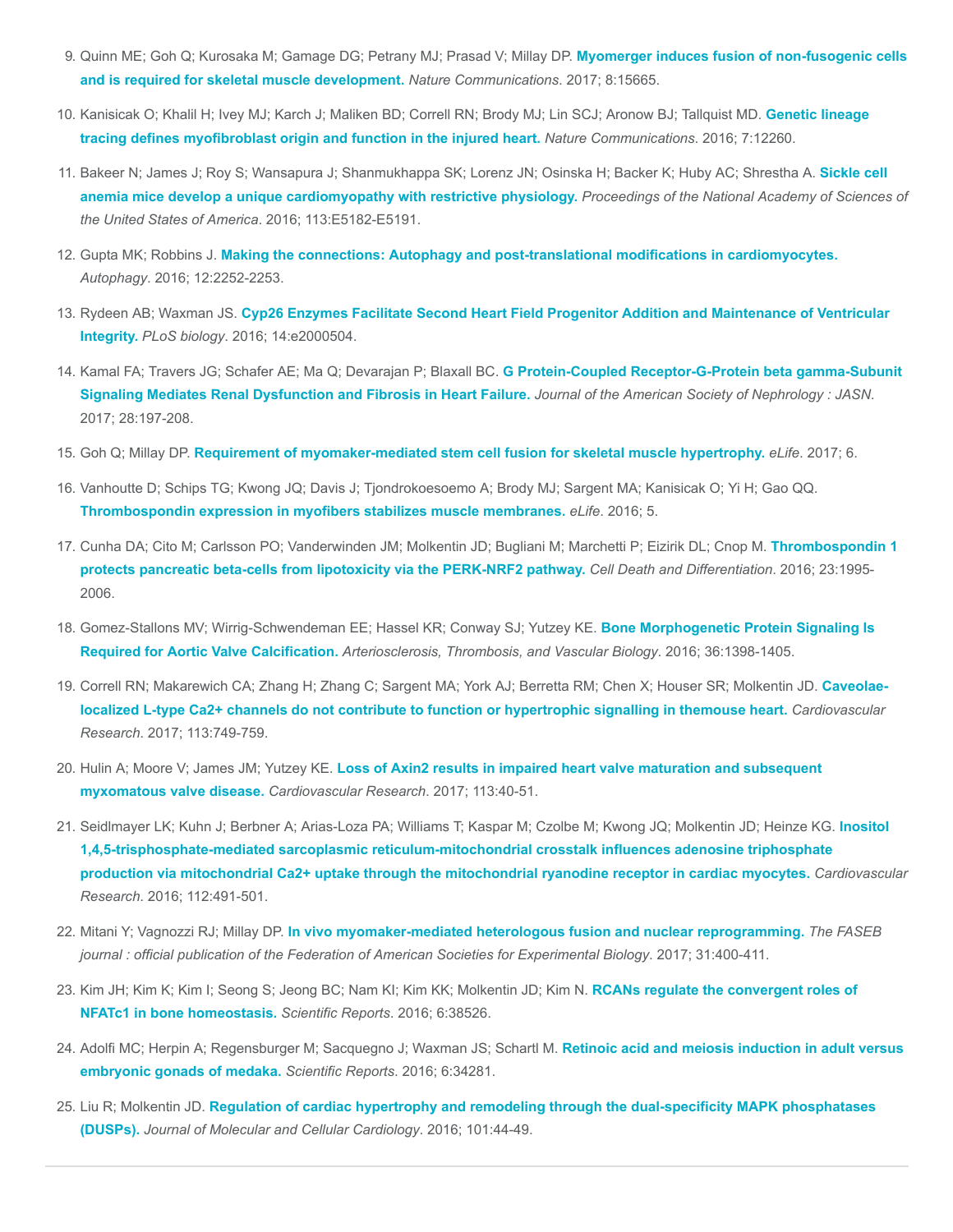## Grants, Contracts, and Industry Agreements

### Annual Grant Award Dollars

| Investigator                                   | <b>Title</b>                                                                                                                                | Sponsor                                                                                     | ID           | <b>Dates</b>                       | <b>Amount</b> |
|------------------------------------------------|---------------------------------------------------------------------------------------------------------------------------------------------|---------------------------------------------------------------------------------------------|--------------|------------------------------------|---------------|
| Jeffery D Molkentin, PhD                       | Improving Cardiac Function<br>after Myocardial Infarction                                                                                   | National Institutes of Health<br>(Temple University School<br>of Medicine)                  | P01 HL108806 | 05/07/2012 \$397,800<br>03/31/2017 |               |
| Jeffrey A Whitsett, MD<br>Burns C Blaxall, PhD | Cleveland Clinic Center for<br>Accelerated Innovations<br>(CCCAI) - CCHMC                                                                   | National Institutes of Health U54 HL119810<br>(Cleveland Clin Lerner Col<br>of Med of CWRU) |              | 09/26/2013 \$21,841<br>07/31/2020  |               |
| Matthew J Brody, PhD                           | The Role of<br>Thrombospondin-4 in the<br>Secretory Pathway,<br><b>Extracellular Matrix</b><br>Production and<br>Homeostasis, and ER Stress | National Institutes of Health F32 HL124698                                                  |              | 08/01/2014 \$56,750<br>07/31/2017  |               |
| Jeffery D Molkentin, PhD                       | Understanding<br>Cardiovascular Disease<br>Mechanisms                                                                                       | National Institutes of Health T32 HL125204                                                  |              | 12/01/2014 \$305,222<br>11/30/2019 |               |
| Jeffery D Molkentin, PhD                       | Thrombospondin 4<br>Regulates Adaptive ER<br><b>Stress Response</b>                                                                         | National Institutes of Health R01 HL105924                                                  |              | 01/01/2015 \$436,655<br>12/31/2018 |               |
| Ronald J Vagnozzi, PhD                         | The Role of Sca-1+ and<br>ABCG2+ Cardiac Progenitor<br>Cells in Endogenous Heart<br>Regeneration                                            | National Institutes of Health F32 HL128083                                                  |              | 04/01/2015 \$59,482<br>03/31/2018  |               |
| Douglas P Millay, PhD                          | Deciphering Mechanisms of<br><b>Myoblast Fusion</b>                                                                                         | National Institutes of Health R01 AR068286                                                  |              | 07/01/2015 \$343,200<br>06/30/2020 |               |
| Douglas P Millay, PhD                          | Molecular Dissection of Cell<br>Fusion                                                                                                      | The Pew Charitable Trusts                                                                   | 28646        | 08/01/2015 \$60,000<br>07/31/2019  |               |
| Onur Kanisicak, PhD                            | In vivo Characterization and<br>Ablation of Murine Cardiac<br>Fibroblasts within Normal<br>and Pathological Heart                           | American Heart Association 15POST25480009<br>- National                                     |              | 07/01/2015 \$48,000<br>06/30/2017  |               |
| Burns C Blaxall, PhD                           | Small Molecule Targeting of<br><b>MLK3</b> for Heart Failure                                                                                | National Institutes of Health R01 HL129772                                                  |              | 12/14/2015 \$390,000<br>11/30/2019 |               |
| Burns C Blaxall, PhD                           | Targeting G <sub>BY</sub> -GRK2<br>Signaling in Fibrotic<br>Remodeling                                                                      | National Institutes of Health R01 HL132551                                                  |              | 03/01/2016 \$390,000<br>02/29/2020 |               |
| Katherine E Yutzey, PhD                        | Cincinnati Children's SURF                                                                                                                  | American Heart Association 16UFEL27940011                                                   |              | 02/01/2016 \$20,000                |               |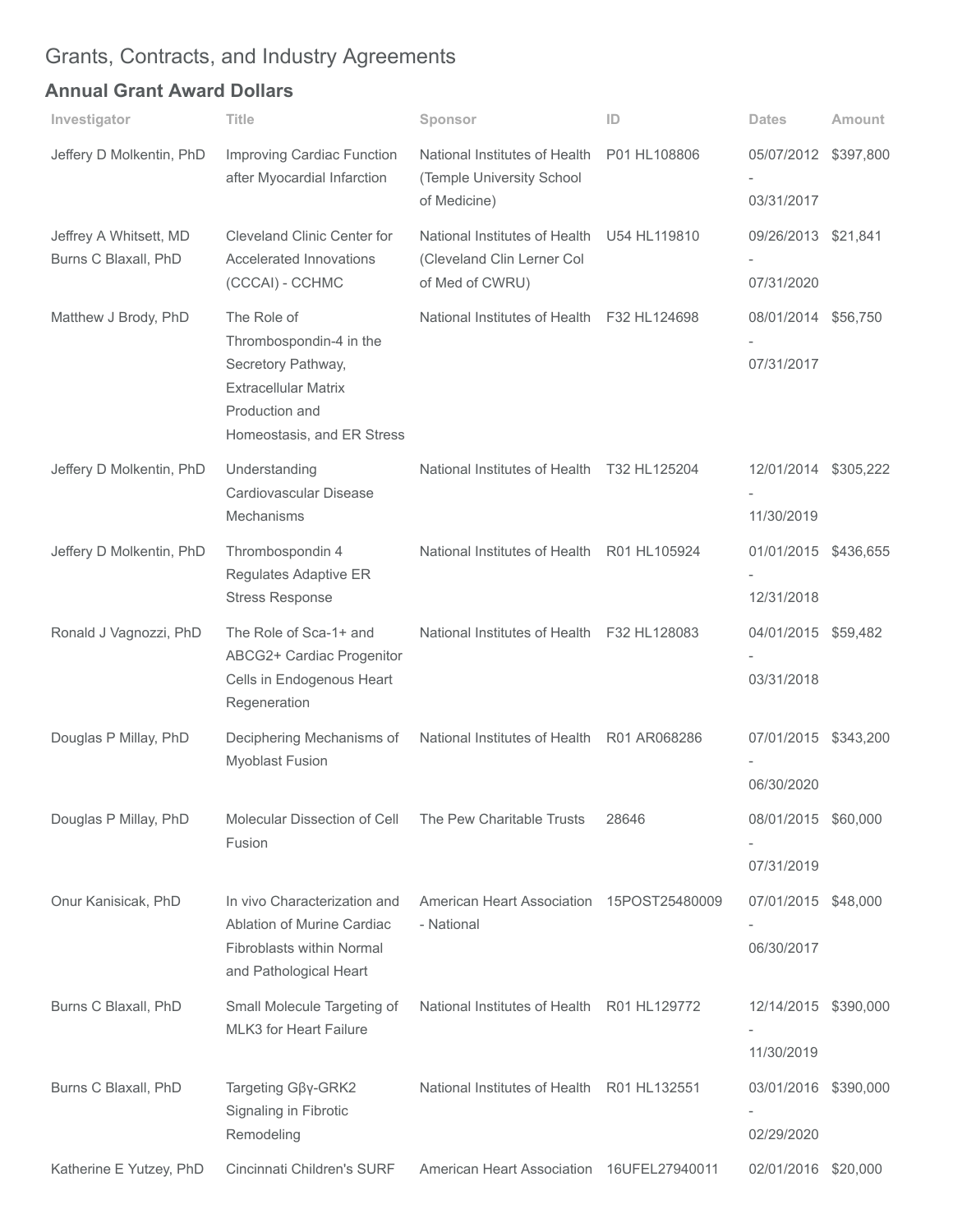|                                              | Program                                                                                     | - National                                                                          |                    | 01/31/2018                         |  |
|----------------------------------------------|---------------------------------------------------------------------------------------------|-------------------------------------------------------------------------------------|--------------------|------------------------------------|--|
| Jeffery D Molkentin, PhD                     | Molecular Examination of<br><b>Mitochondrial Calcium</b>                                    | National Institutes of Health R01HL132831                                           |                    | 07/15/2016 \$1,566,779             |  |
|                                              | Control                                                                                     |                                                                                     |                    | 03/31/2020                         |  |
| Burns C Blaxall, PhD<br>Prasad Devarajan, MD | Targeting Pathologic G-<br>protein Signaling in Cardiac<br>and Kidney Fibrosis              | National Institutes of Health R01 HL133695                                          |                    | 09/01/2016 \$241,800               |  |
|                                              |                                                                                             |                                                                                     |                    | 07/31/2020                         |  |
| Jeffery D Molkentin, PhD                     | Paracrine Hypothesis<br>Underlying Cardiac Stem                                             | National Institutes of Health<br>(Temple University School                          | R01 HL132391       | 07/15/2016 \$390,000               |  |
|                                              | Cell Therapy                                                                                | of Medicine)                                                                        |                    | 03/31/2020                         |  |
| Burns C Blaxall, PhD                         | Targeting Fibronectin in<br>Cardiac Remodeling and<br>Fibrosis                              | National Institutes of Health R01 HL134312                                          |                    | 09/15/2016 \$780,000<br>05/31/2020 |  |
| Inigo Valiente Alandi, PhD                   | Exploring Fibronectin as a<br>Therapeutic Target in                                         | American Heart Association 16POST30180015<br>- National                             |                    | 07/01/2016 \$48,600                |  |
|                                              |                                                                                             |                                                                                     |                    |                                    |  |
|                                              | Cardiac Fibrosis                                                                            |                                                                                     |                    | 06/30/2018                         |  |
| Andrew Kim                                   | Snai1 Function in EndMT<br>and Myxomatous Valve<br><b>Disease</b>                           | American Heart Association<br>- National                                            | 16PRE30180000      | 07/01/2016 \$25,950                |  |
|                                              |                                                                                             |                                                                                     |                    | 06/30/2018                         |  |
| Bidur Bhandary, PhD                          | Myofibroblast TGF-beta<br>Signaling in Cardiac Fibrosis                                     | American Heart Association 16POST30710005<br>- National                             |                    | 07/01/2016 \$50,350                |  |
|                                              |                                                                                             |                                                                                     |                    | 06/30/2018                         |  |
| Joshua Waxman, PhD                           | <b>Coup-tf Dependent</b><br>Mechanisms of Ventricular<br>and Hemangioblast<br>Specification | National Institutes of Health R01 HL112893                                          |                    | 03/01/2016 \$344,250               |  |
|                                              |                                                                                             |                                                                                     |                    | 02/28/2018                         |  |
|                                              |                                                                                             |                                                                                     |                    |                                    |  |
| Burns C Blaxall, PhD                         | Graft Integrity in Heart<br><b>Transplant Mediated by</b><br><b>MicroRNAs</b>               | Roche Organ<br><b>Transplantation Research</b><br>Fdn (University of<br>Cincinnati) | blaxall, burns, uc | 02/15/2016 \$109,806               |  |
|                                              |                                                                                             |                                                                                     |                    | 01/31/2017                         |  |
|                                              |                                                                                             |                                                                                     |                    |                                    |  |
| Katherine E Yutzey, PhD                      | Regulatory Mechanisms of<br>Adult Cardiomyocyte<br>Proliferation                            | National Institutes of Health R01 HL135848                                          |                    | 12/15/2016 \$433,582               |  |
|                                              |                                                                                             |                                                                                     |                    | 08/31/2020                         |  |
| Katherine E Yutzey, PhD                      | <b>Signaling Processes</b><br>Underlying Cardiovascular<br>Function                         | National Institutes of Health P01 HL069779                                          |                    | 06/01/2016 \$1,781,113             |  |
|                                              |                                                                                             |                                                                                     |                    | 05/31/2018                         |  |
| Jeffery D Molkentin, PhD                     | Molecular pathways<br>controlling Cardiac Gene<br>Expression                                | National Institutes of Health R37 HL060562                                          |                    | 07/01/2016 \$382,500               |  |
|                                              |                                                                                             |                                                                                     |                    | 06/30/2018                         |  |
| Bryan Maliken                                | Cardiovascular Impact of<br>Gata4 Loss in the c-Kit                                         | American Heart Association 17PRE33410368<br>- National                              |                    | 01/01/2017 \$25,951                |  |
|                                              |                                                                                             |                                                                                     |                    |                                    |  |